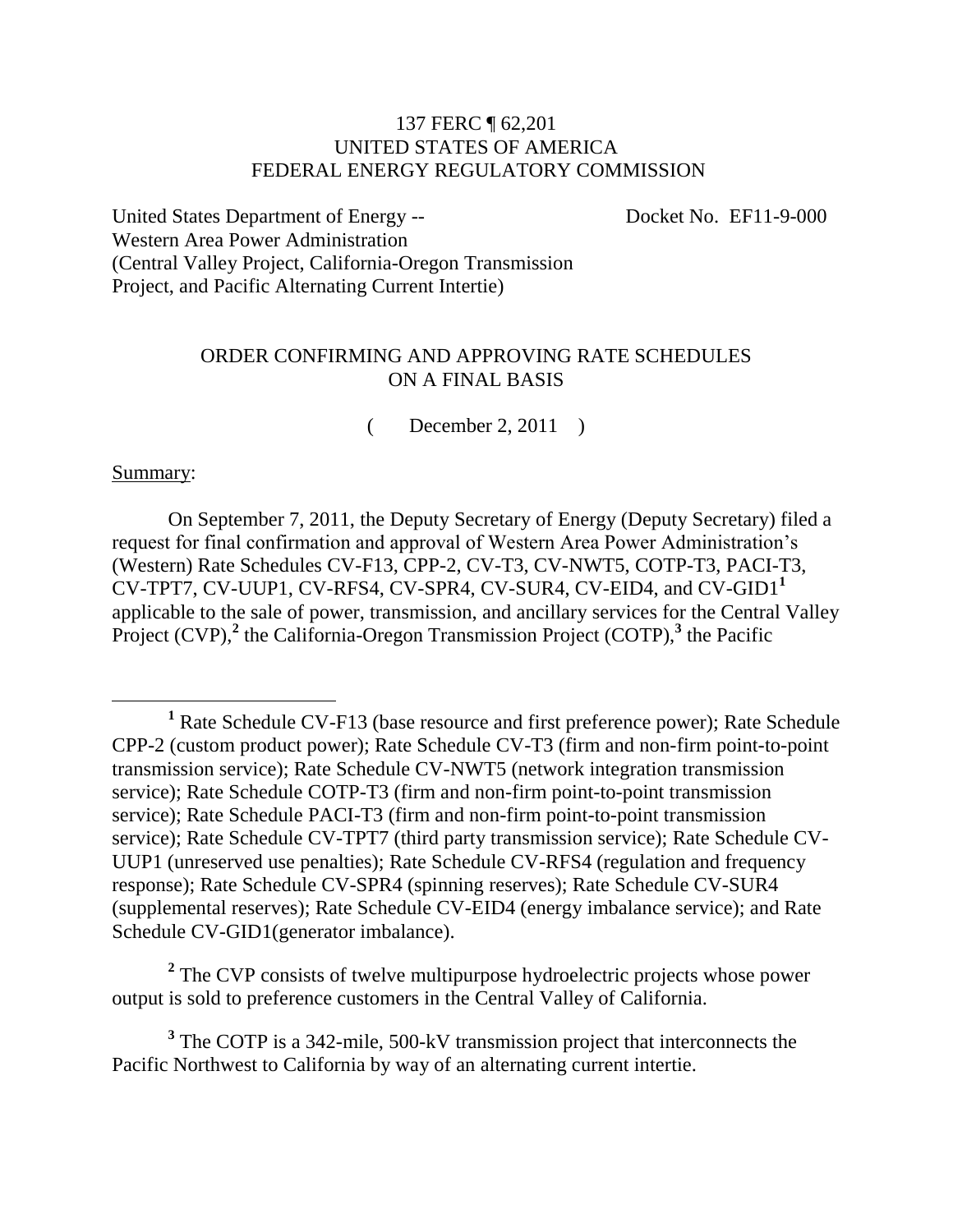Alternating Current Intertie (PACI),<sup>4</sup> and third-party transmission. The Deputy Secretary placed the rates into effect on an interim basis effective October 1, 2011**<sup>5</sup>** and requests final confirmation and approval of the rates for the period October 1, 2011 through September 30, 2016.**<sup>6</sup>**

Western explains that current rates are not adequate to meet repayment criteria. Western further explains that the proposed formula rates are designed to yield approximately \$1.96 billion from October 2011 through September 2016. According to Western, the proposed formula rates<sup>7</sup> will provide sufficient revenue to pay its annual costs, including interest expense, and repay the Federal investment and provide irrigation aid, within the allowable period.

Notice of the application was published in the *Federal Register*, 76 Fed. Reg. 58,805 (2011), with comments, protests, or motions to intervene due on or before October 7, 2011. Calpine Corporation, the Cities of Redding, and Santa Clara, California, and the M-S-R Public Power Agency, Northern California Power Agency, and the Modesto Irrigation District filed timely Motions to Intervene, raising no substantive issues. Notices of intervention and unopposed timely filed motions to intervene are granted pursuant to operation of Rule 214 of the Commission's Rule of Practice and

<sup>4</sup> The PACI is a 500-kV transmission project of which Western owns a portion of the facilities.

**<sup>5</sup>** Rate Order No. WAPA-156, placing the rate schedules into effect on an interim basis, was issued on September 2, 2011, under authority delegated to the Deputy Secretary by Department of Energy Delegation Order No. 00-037.00 and 00-001.00C (Delegation Orders).

**6** These rate schedules will supersede the present rate schedules, which were confirmed and approved on a final basis in *United States Department of Energy – Western Area Power Administration, (Central Valley Project and California-Oregon Transmission Project, and Pacific Alternating Current Intertie)*, 113 FERC ¶ 61,026 (2005).

<sup>7</sup> The base resource and first preference power proposed formula rates (in Rate) Schedule CV-F13) recover the power revenue requirement through percentages for each first preference and base resource customer. The power revenue requirement for first preference and base resource power is designed to return an annual amount of revenue to meet the repayment of operation and maintenance expenses, purchased power costs, replacements, interest expense, miscellaneous expenses, capital investment principal payments, and aid to irrigation.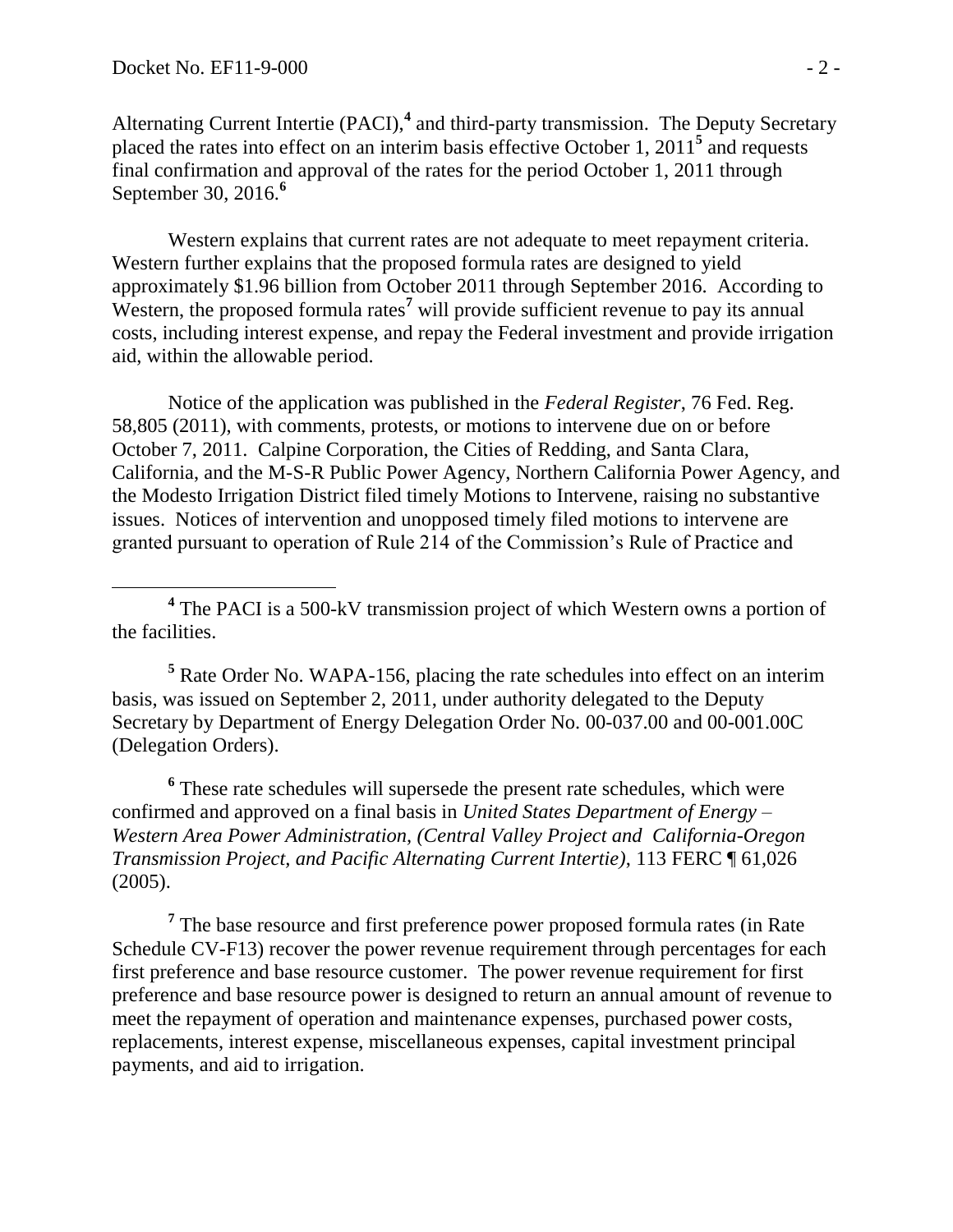Procedure (18 C.F.R. § 385.214). Any opposed or untimely filed motion to intervene is governed by the provisions of Rule 214.

# Standard of Review:

The Secretary of Energy has delegated the authority to confirm and approve Western's rates on a final basis to the Commission,<sup>8</sup> and established the scope of Commission review. The scope of Commission review is limited to:

- whether the rates are the lowest possible to customers consistent with sound business principles;
- whether the revenue levels generated by the rates are sufficient to recover the costs of producing and transmitting the electric energy including the repayment, within the period of cost recovery permitted by law, of the capital investment allocated to power and costs assigned by Acts of Congress to power for repayment; and
- the assumptions and projections used in developing the rate components that are subject to Commission review.**<sup>9</sup>**

The Commission is prohibited from reviewing policy judgments and interpretations of laws and regulations made by the power generating agencies.**<sup>10</sup>** The Commission may reject the rate determinations of Western's Administrator only if it finds them to be arbitrary, capricious, or in violation of the law, if they violate Department of Energy regulations (e.g., Department of Energy Order No. RA 6120.2, which prescribes financial reporting policies, procedures, and methodologies), or if they violate agreements between Western's Administrator and the applicable power generating agency. The Commission considers its role as that of an appellate body which reviews the record developed by the Administrator. In other words, the Commission does not develop a record on its own. Consequently, the Commission only affirms or

**9** *Id*.

**<sup>10</sup>** The power generating agencies include the Bureau of Reclamation, the Army Corps of Engineers, and the International Boundary and Water Commission. These agencies build and operate various projects. The Power Marketing Administrations, such as Western, market the output of the projects.

**<sup>8</sup>** Section 3 of the Delegation Orders.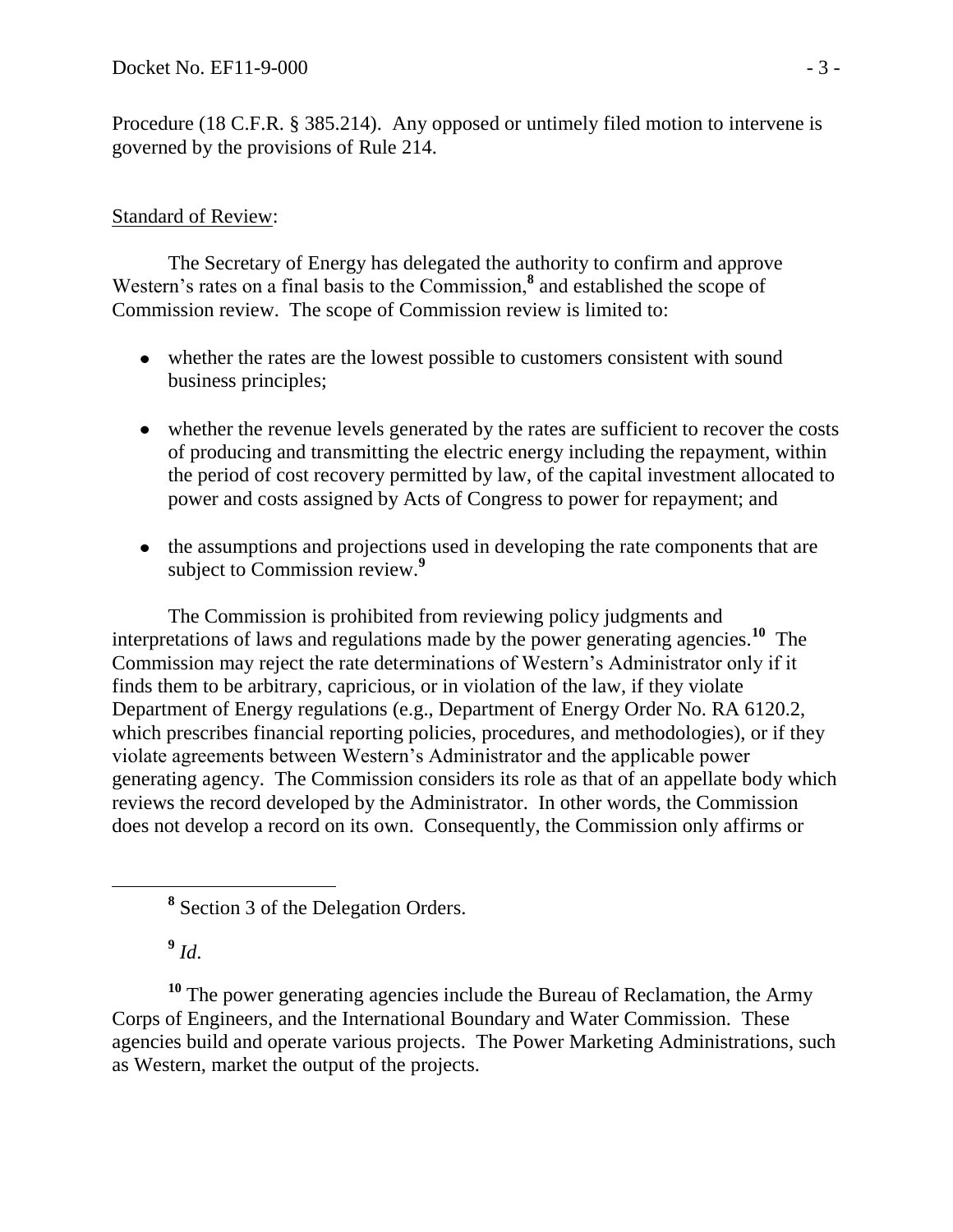remands the rates submitted to it for final review.**<sup>11</sup>**

## Discussion:

 $\overline{a}$ 

Western states that prior to the start of each fiscal year, Western calculates and publishes an annual Power Revenue Requirement to determine the total cost of power to be allocated to Preference Customers. As part of the rate development, Western prepares a Power Repayment Study (PRS) each fiscal year to determine if the expected revenue will be sufficient to repay, within the required time periods, all costs assigned to power function.

In the instant filing, Western proposes to continue the previously approved existing formula rate methodologies for CVP, COTP, and PACI transmission; transmission of Western power by others; Custom Product Power (CPP); and ancillary services with the following summarized exceptions: (1) two new rate schedules: CV-UUP1 for unreserved use penalties and CV-GID1 for generator imbalance; (2) an annual true-up for first preference percentages; (3) in addition to the existing 150 percent penalty on the California Independent System Operator's (CAISO) market price, Western will adopt a 150 percent penalty on Western's actual cost when charging for ancillary services and will charge the greater of the two; (4) costs incurred under Energy Imbalance/Generator Imbalance when disposing of surplus energy, including negative pricing of such energy, will be charged to the responsible party; (5) for intermittent resources interconnected to Western's system, Western will not charge the 150 percent penalty and will charge the greater of CAISO market price or Western's actual cost; (6) the addition of components (2) and (3), standards rate recovery language, to the CPP formula rate; and (7) miscellaneous language changes and billing clarifications. Western maintains that the proposed rate methodologies will yield sufficient revenue to satisfy the cost-recovery criteria through the study period.

By statute, **<sup>12</sup>** Western must repay the federal investment from power revenues within a reasonable period of time, which as a general practice is 50 years. Our review of

**<sup>12</sup>** 16 U.S.C. § 825s (2006).

**<sup>11</sup>** *U.S. Department of Energy - Western Area Power Administration (Boulder Canyon Project),* 61 FERC ¶ 61,229 at 61,844 (1992), *aff'd in relevant respects, Overton Power District No. 5 v. Watkins,* 829 F. Supp. 1523 (D. Nevada 1993), *vacated and remanded with directions to dismiss, Overton Power District No. 5 v. O'Leary,* 73 F. 3d 253 (1996); *U.S. Department of Energy - Western Area Power Administration (Salt Lake City Area Integrated Projects),* 59 FERC ¶ 61,058 at 61,240-41 & nn.17 & 20, *reh'g denied*, 60 FERC ¶ 61,002 (1992).